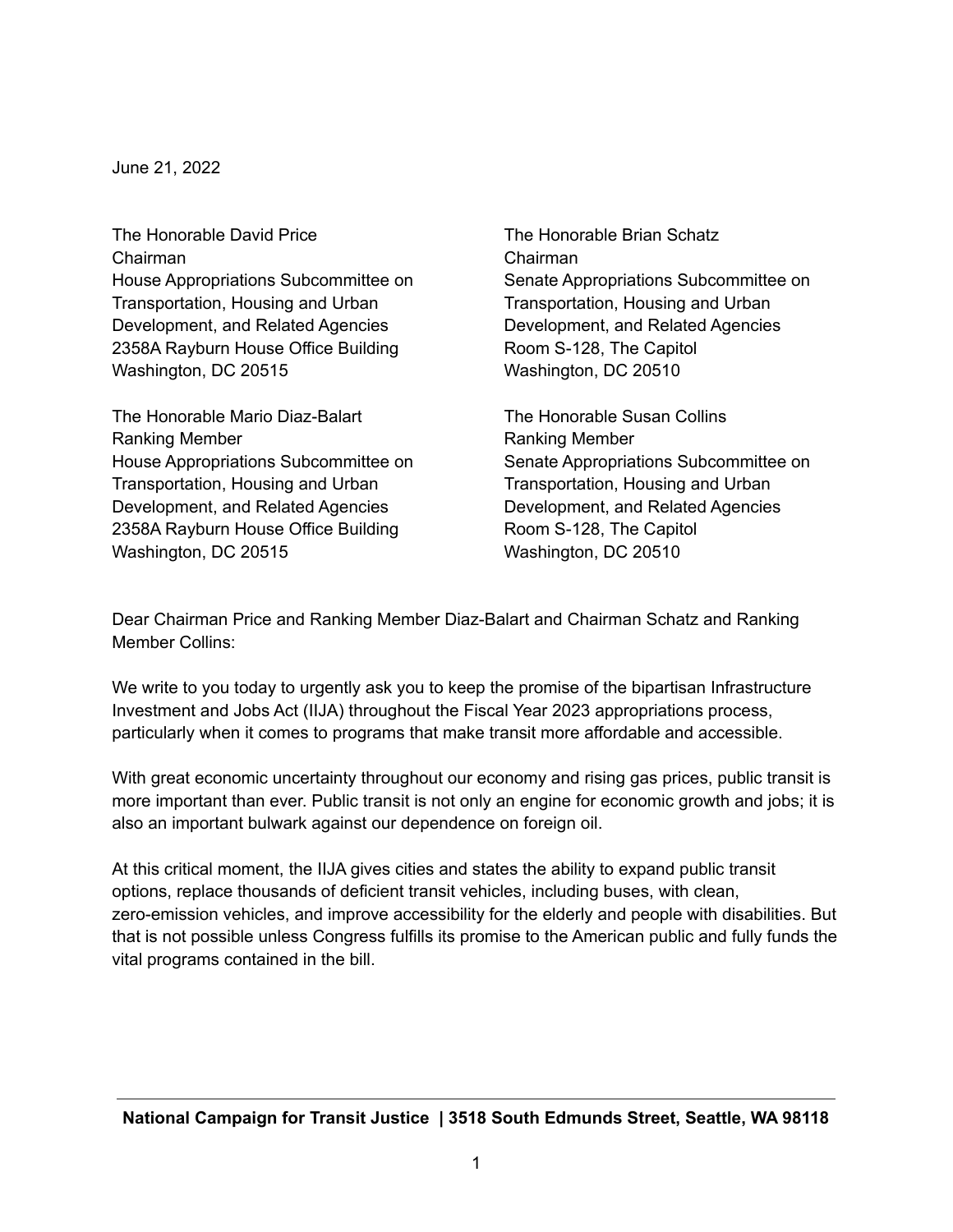We particularly urge you to fund:

**FTA's Capital Investment Grants Program (CIG):** The Capital Investment Grant program is a competitive grant that can fund capital improvements to both large and small transit systems. The ILJA funds CIG at \$4.6 billion per year, with \$1.6 billion of that coming as advance appropriations and \$3 billion to be appropriated annually. We ask that Congress fund the program at its full \$4.6 billion via the FY23 appropriations process.

**RAISE and MEGA Competitive Grant Programs:** The Rebuilding America's Infrastructure with Sustainability and Equity (RAISE) program, formerly known as BUILD and TIGER, funds a diverse array of capital improvements in surface transportation projects and has been an important source of support for transit and safe walking or bike access to transit. The new National Infrastructure Project Assistance (MEGA) program will provide grants on a competitive basis to support projects of national and regional significance, including transit, which will help provide new multimodal transportation options in areas currently lacking them. The IIJA guarantees \$1.5 billion to RAISE but authorizes Congress to add \$1.5 billion in annual appropriations as well as \$2 billion for MEGA. We ask that Congress fund the combined RAISE and MEGA line item at its full \$3.5 billion, in addition to the funding guaranteed in the infrastructure law.

**Active Transportation Infrastructure Investment Program (ATIIP):** The ATIIP was created in the IIJA as a competitive grant program that could fund the construction of safe and connected active transportation (biking and walking) infrastructure to key destinations within and between communities. Such investments are essential to retrofit dangerous roadways to provide safe access to transit service. The law authorized the program to receive \$200 million annually, but did not provide any of that as advance appropriations. Given the high demand for this investment in communities across the country, we ask that Congress fully fund the ATIIP at \$500 million as proposed in the Connecting America's Active Transportation System Act (S.684/H.R.2991).

Public transit is our route to equitable economic growth and jobs. But that cannot be accomplished without full funding for programs that fund transit projects and efforts to improve access to transit. We cannot afford to miss this historic opportunity and need Congress to fulfill the promise it made in the IIJA.

Sincerely,

LeeAnn Hall, Coordinator, National Campaign for Transit Justice Beth Osborne, Executive Director, Transportation for America Deron Lovaas, Senior Policy Advisor, Natural Resources Defense Council Corinne Kisner, Executive Director, National Association of City Transportation Officials Matt Casale, Environment Campaigns Director, U.S. PIRG Patrick Wojahn, Director of Government Relations, Rails-to-Trails Conservancy -- Initiators --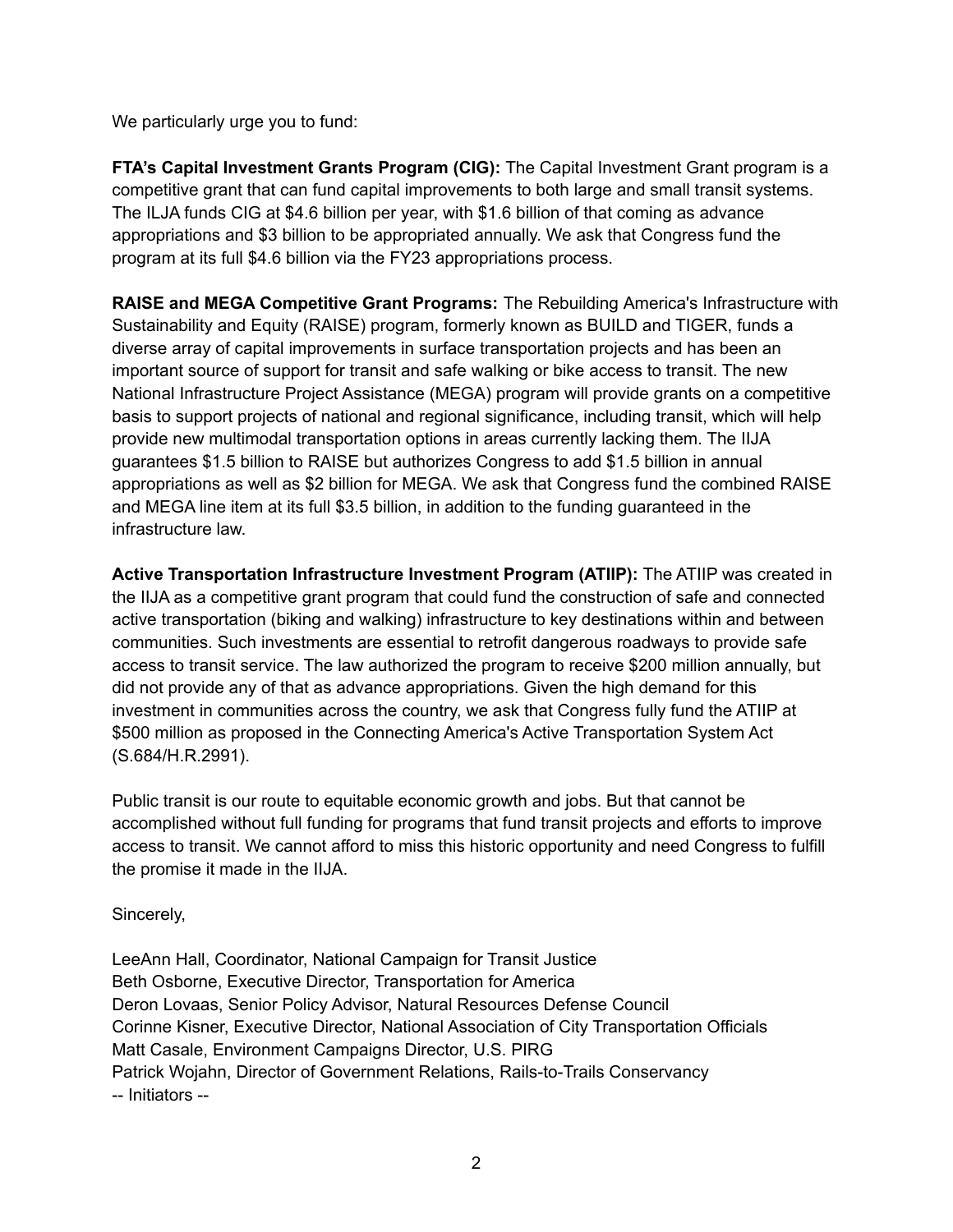Danny Pearlstein, Policy & Communications Director, Riders Alliance Will Tanzman, Executive Director, The People's Lobby Laura Chu Wiens, Executive Director, Pittsburghers for Public Transit Karen Burnaska, Coordinator, Transit for Connecticut Boyce Sherwin, Chair, Malone Complete Streets Advisory Board Brian Johns, Director, Virginia Organizing Cheryl Richardson, Director, Anchorage Citizens Coalition Josh Ostroff, Interim Director, Transportation for Massachusetts Sarah Iannarone, Executive Director, The Street Trust - Greater Portland, OR Meg Fencil, Director of Engagement and Impact, Sustain Charlotte Corey Aldridge, CEO & General Manager, Mountain Line (MUTD) Megan Owens, Executive Director, Transportation Riders United (Detroit) Brett Morgan, Transportation and Great Communities Policy Manager, 1000 Friends of Oregon Amy Rynell, Executive Director, Active Transportation Alliance (Chicago, IL) Veralucia Mendoza, Disability Rights Advocate, Housing and Transportation, The Ability Center of Greater Toledo Amy Thomson, Transportation Policy Analyst, TransForm Ines Sigel, Interim Executive Director, LINK Houston Matthew Baker, Policy Director, Planning and Conservation League Jesse O'Sullivan, Policy Counsel, Circulate San Diego Susan De Vos, President, Madison Area Bus Advocates Jenny Brekhus, Council Member, City of Reno Katherine Garcia, Clean Transportation for All Campaign Director, Sierra Club Gary Gover, President and Chairman, Earth Day Mobile Bay, Inc. John Tallmadge, Executive Director, Bike Durham Samantha Herr, Executive Director, North American Bikeshare & Scootershare Association (NABSA) Kate Mattice, Executive Director, Northern Virginia Transportation Commission Jessica Dauphin, President and CEO, Transit Alliance Peter Kasabach, Executive Director, New Jersey Future William Schroeer, Executive Director, East Metro Strong Cathy Van Maren, Chair, La Crosse Area Transit Advocates Basav Sen, Climate Policy Director, Institute for Policy Studies Nat Lownes, organizer, Philly Transit Riders Union Michael Kodransky, US Director, Institute for Transportation and Development Policy (ITDP) Yasha Zarrinkelk, Advocacy Director, Transit Forward Philadelphia Jed Weeks, Interim Executive Director, Bikemore Stewart Schwartz, Executive Director, Coalition for Smarter Growth Bob Dean, CEO, Center for Neighborhood Technology (CNT) Stacy Thompson, Executive Director, LivableStreets Alliance Jill Locantore, Executive Director, Denver Streets Partnership Jessica Meaney, Executive Director , Investing in Place Doug O'Malley, Director, Environment New Jersey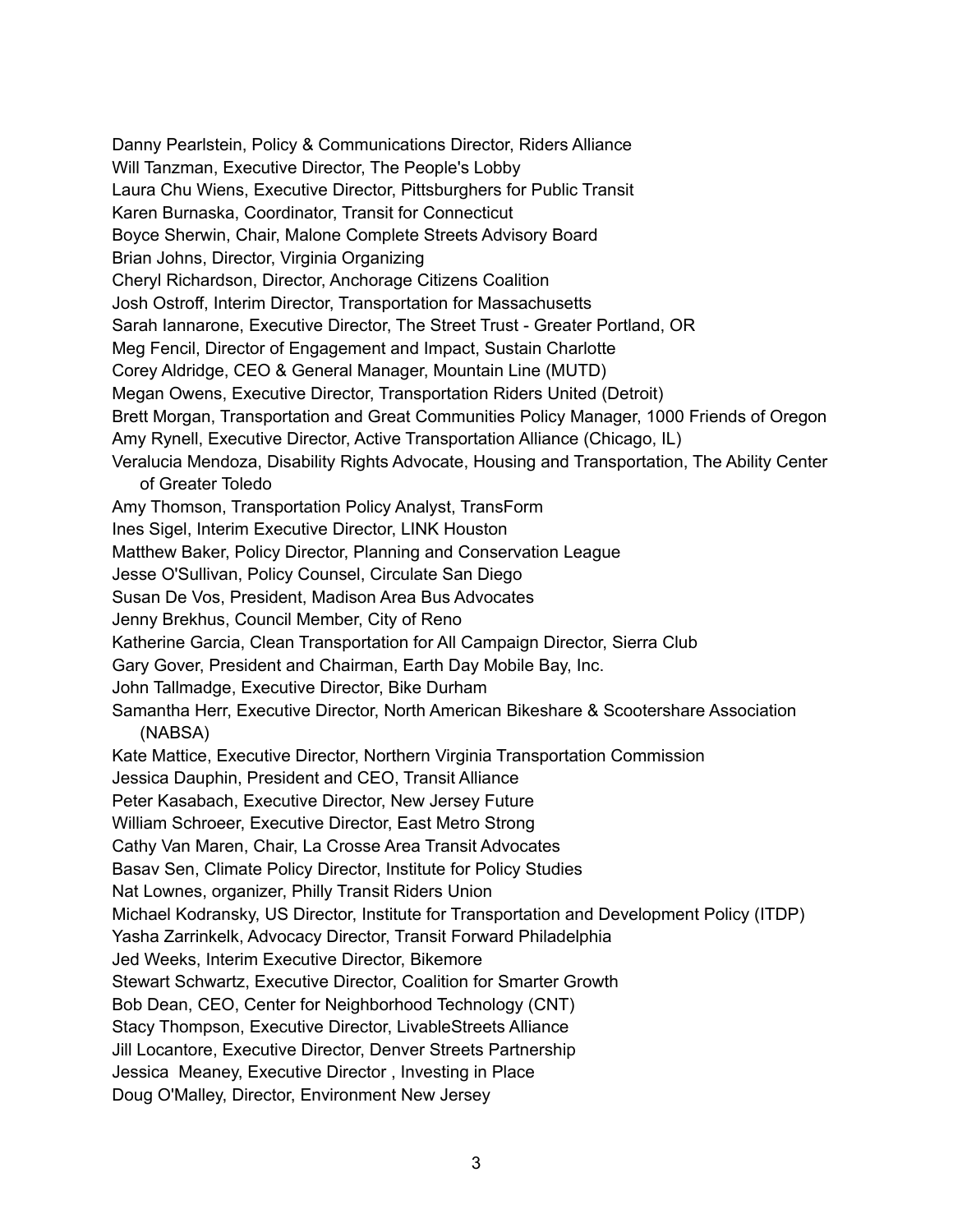Amy Stelly, Executive Director, Claiborne Avenue Alliance Design Studio

Eric McClure, Executive Director, StreetsPAC

Eli Lipmen, Deputy Director, Move LA

Debra Ryan, Transit Advocate, Former City of Wausau Alder

Cathy Van Maren, President, Wisconsin Transit Riders Alliance

Stacie Reidenbaugh, President and CEO, 10,000 Friends of PA

Rob Zko, Executive Director, Better Eugene-Springfield Transportation (BEST)

Jay Crossley, Executive Director, Farm&City

Rachel Yoka, Vice President, International Parking & Mobility Institute

Bart Reed, Executive Director , The Transit Coalition

Lee McNair, Co-leader , Cedar Lane Environmental Justice Ministry

Ann Silver, Chief Executive Officer, Reno + Sparks Chamber of Commerce

Michael Maltezos, Director, Transportation and Parking Lighting Sales, Kenall Manufacturing Co.

Rick Coates, Executive Director, EcoRing

Chris Sandvig, Executive Director, Mobilify Southwestern Pennsylvania

Khrystle Bullock, Climate Justice Campaigner , HipHop Caucus

Tara Thornton, Deputy Director , Endangered Species Coalition

Dena Driscoll, Co-Chair, 5th Square, Philadelphia

Gavriella Keyles, Senior Research & Policy Analyst, Earthjustice

Sarah Clark Stuart, Executive Director, Bicycle Coalition of Greater Philadelphia

Felicia Park-Rogers, Director of Regional Infrastructure Projects, Tri-State Transportation Campaign

James Celenza, Director, RICOSH

Mag Kim, Program Coordinator, Together for Brothers

Sean Jackson, National Water Campaigns Coordinator, Clean Water Action

Jessica Olson, Vice President, Policy, CALSTART

Sara Wright, Transportation Program Director, Oregon Environmental Council

Robert Dean, CEO, Center for Neighborhood Technology (CNT)

Andrea Marpillero Colomina, Sustainable Communities Program Director, GreenLatinos

Caleb Merendino, Co-Founder, Waterway Advocates

Kim Irwin, Executive Director, Health by Design

Sam Rockwell, Executive Director, Move Minnesota

Scott White, Policy Director, Velo Paso Bicycle-Pedestrian Coalition

Michael Maltezos, Director, Transportation and Parking Lighting, Kenall Manufacturing Co.

Gary Gover, President and Chairman, Earth Day Mobile Bay, Inc.

Eli Lipmen, Deputy Director, Move LA

Dan Raudebaugh, Executive Director , Center for Transportation and the Environment (CTE)

Scott White, Policy Director , Velo Paso Bicycle-Pedestrian Coalition

John Flaherty, Deputy Director, Grow Smart RI

Nathan Spencer, Executive Director, WakeUP Wake County

Chris Sandvig, Executive Director, Mobilify Southwestern Pennsylvania

Sylvia Parsons, Transportation Working Group Co-Chair, 350 Mass

John Kaehny, Executive Director, Reinvent Albany